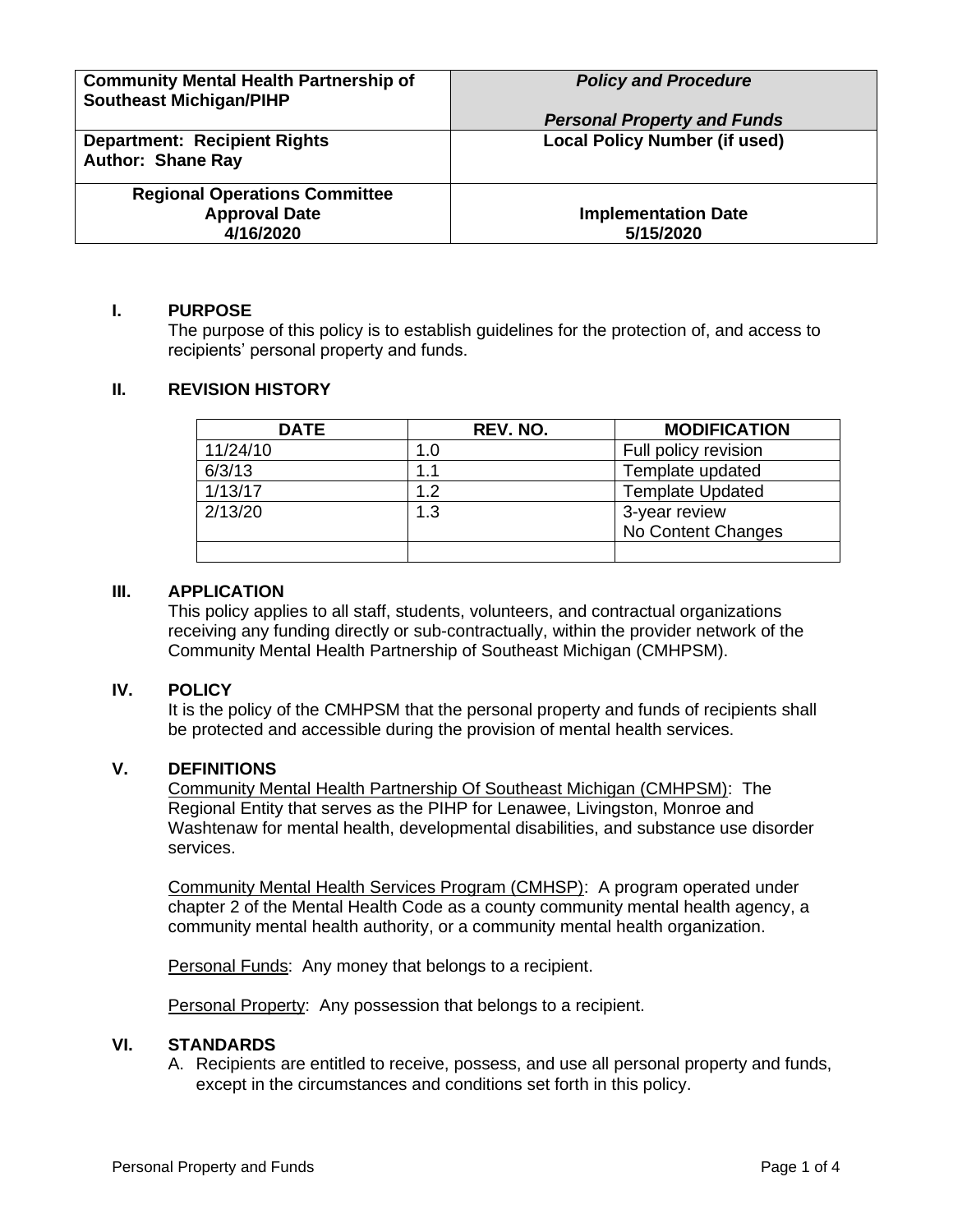- B. Licensed residential settings shall provide a reasonable amount of storage space to each recipient for clothing and other personal property. The recipient shall be permitted to inspect personal property at reasonable times.
- C. Licensed residential settings may implement general restrictions of personal property, including weapons, sharps, explosives, drugs, and alcohol. Any excluded items must be:
	- a. Listed in writing.
	- b. Conspicuously posted at each residential setting.
	- c. Implemented in compliance with CMHPSM policy Limitation of Rights.
- D. Individual limitations of personal property may be implemented to prevent:
	- a. Theft, loss, or destruction of the property, unless a waiver is signed by the recipient.
	- b. Physical harm to the recipient or others.
- E. Individual limitations of personal property must be:
	- a. Clinically justified and documented in the recipient's record.
	- b. Implemented in compliance with CMHPSM policies Limitation of Rights and Behavior Treatment Committee.
	- c. Removed when no longer clinically justified.
- F. A recipient's property or living area shall not be searched by a provider unless the search is authorized in the recipient's plan of service, or there is reasonable cause to suspect that the recipient is in possession of contraband or property that is excluded from the recipient's possession by written policies, procedures, or rules of the licensed residential provider. The following conditions apply to all searches:
	- a. A search of the recipient's living area or property shall occur in the presence of a witness. The recipient shall also be present unless he or she declines.
	- b. The circumstances surrounding the search shall be documented in the recipient's record, and shall include the following:
		- i. The reason for initiating the search.
		- ii. The names of the individuals performing and witnessing the search.
		- iii. Any results of the search, including a description of the property seized.
- G. A receipt shall be given to a recipient and a recipient's designee for any personal property taken for safekeeping. Any personal property taken for safekeeping shall be returned to the recipient upon discharge from the program.
- H. Provider agencies shall promptly reimburse a recipient for any discrepancies in client funds, either from theft or simple error.

### **VII. EXHIBITS**

None

#### **VIII. REFERENCES**

| <b>Reference:</b>                                          | <b>Check</b><br>if<br>applies: | <b>Standard Numbers:</b> |
|------------------------------------------------------------|--------------------------------|--------------------------|
| Michigan Mental Health Code Act 258 of<br>1974, as amended |                                | 330.1728, 330.1730       |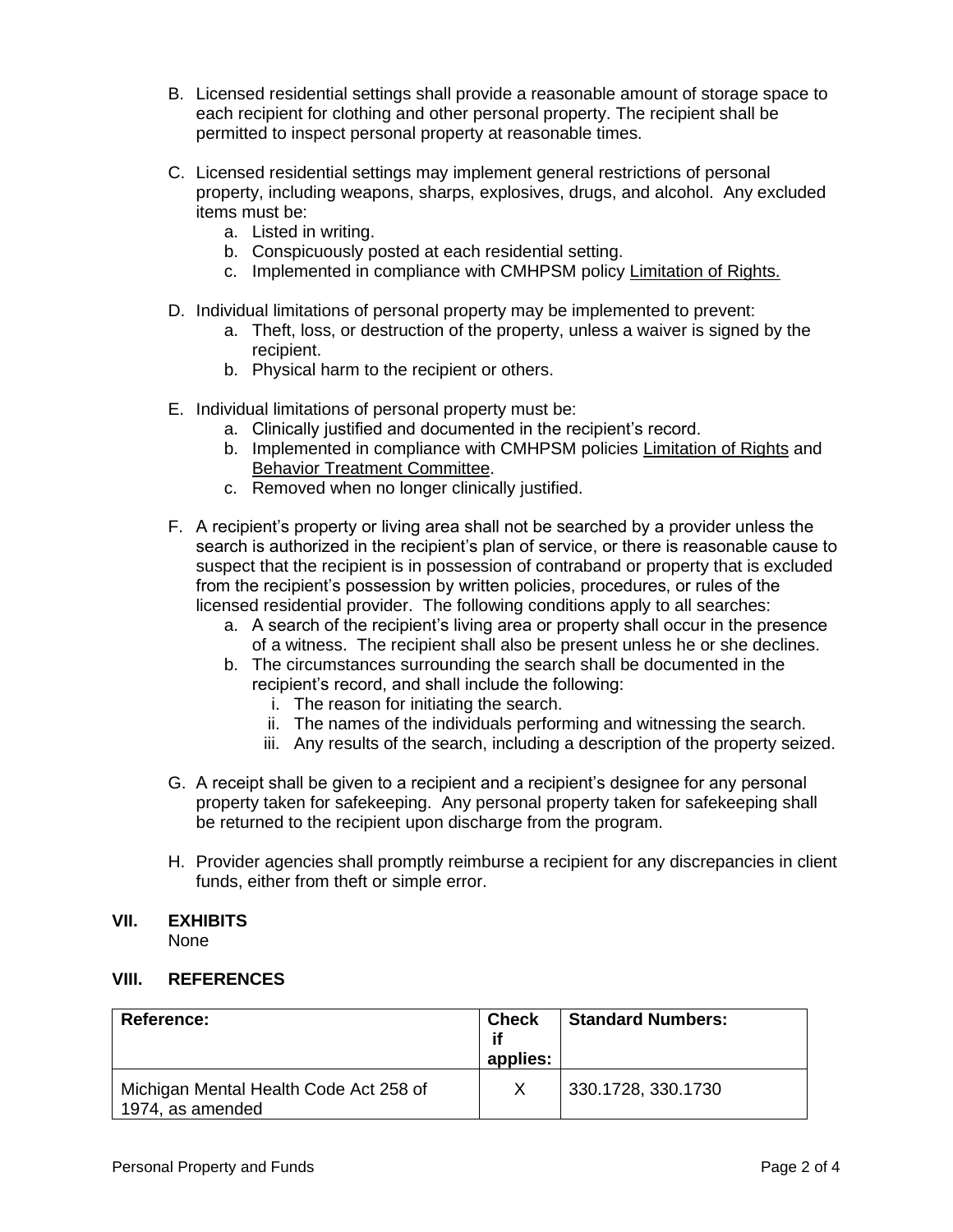| <b>MDHHS Administrative Rules</b>              | 330.7009 |
|------------------------------------------------|----------|
| CMHPSM Policy: Behavior Treatment<br>Committee |          |
| CMHPSM Policy: Limitation of Rights            |          |

# **IX. PROCEDURES**

## **A. Personal Property**

| <b>WHO</b>                                                                                | <b>DOES WHAT</b>                                                                                                                                                                                                                                                                                                                                                                                                                                                             |
|-------------------------------------------------------------------------------------------|------------------------------------------------------------------------------------------------------------------------------------------------------------------------------------------------------------------------------------------------------------------------------------------------------------------------------------------------------------------------------------------------------------------------------------------------------------------------------|
| <b>Assigned Clinical Staff</b>                                                            | Based on clinical assessment,<br>1)<br>determines if an individual limitation of<br>personal property is necessary.<br>Implements any individual limitation in<br>compliance with CMHPSM Policies:<br><b>Limitation of Rights and Behavior</b><br><b>Treatment Committee.</b>                                                                                                                                                                                                |
| <b>Licensed Residential Service Provider</b>                                              | 1) Provides a reasonable amount of<br>storage space for each recipient's<br>clothing and other personal property.                                                                                                                                                                                                                                                                                                                                                            |
|                                                                                           | Ensures that recipients have unimpeded<br>2)<br>access to inspect their personal property.                                                                                                                                                                                                                                                                                                                                                                                   |
|                                                                                           | 3)<br>May adopt general exclusions of<br>personal property that are:<br>a) Listed in writing.<br>b) Conspicuously posted at service<br>sites.<br>Implemented in compliance with<br>C)<br><b>CMHPSM Policy: Limitation of</b><br>Rights.                                                                                                                                                                                                                                      |
| <b>Licensed Residential Service Provider</b><br>Non-Licensed Residential Service Provider | Implements recipient's Individual Plan of<br>1)<br>Service, including any individual<br>limitations of personal property.                                                                                                                                                                                                                                                                                                                                                    |
|                                                                                           | May search a recipient's personal<br>2)<br>property if there is reasonable cause to<br>suspect that a recipient possesses an<br>item excluded by general or individual<br>limitations. The following conditions<br>must apply:<br>a) The search shall be conducted in the<br>presence of a witness. The recipient<br>shall also be present, unless they<br>decline.<br>b) The circumstances of the search<br>shall be documented in the<br>recipient's record, including the |